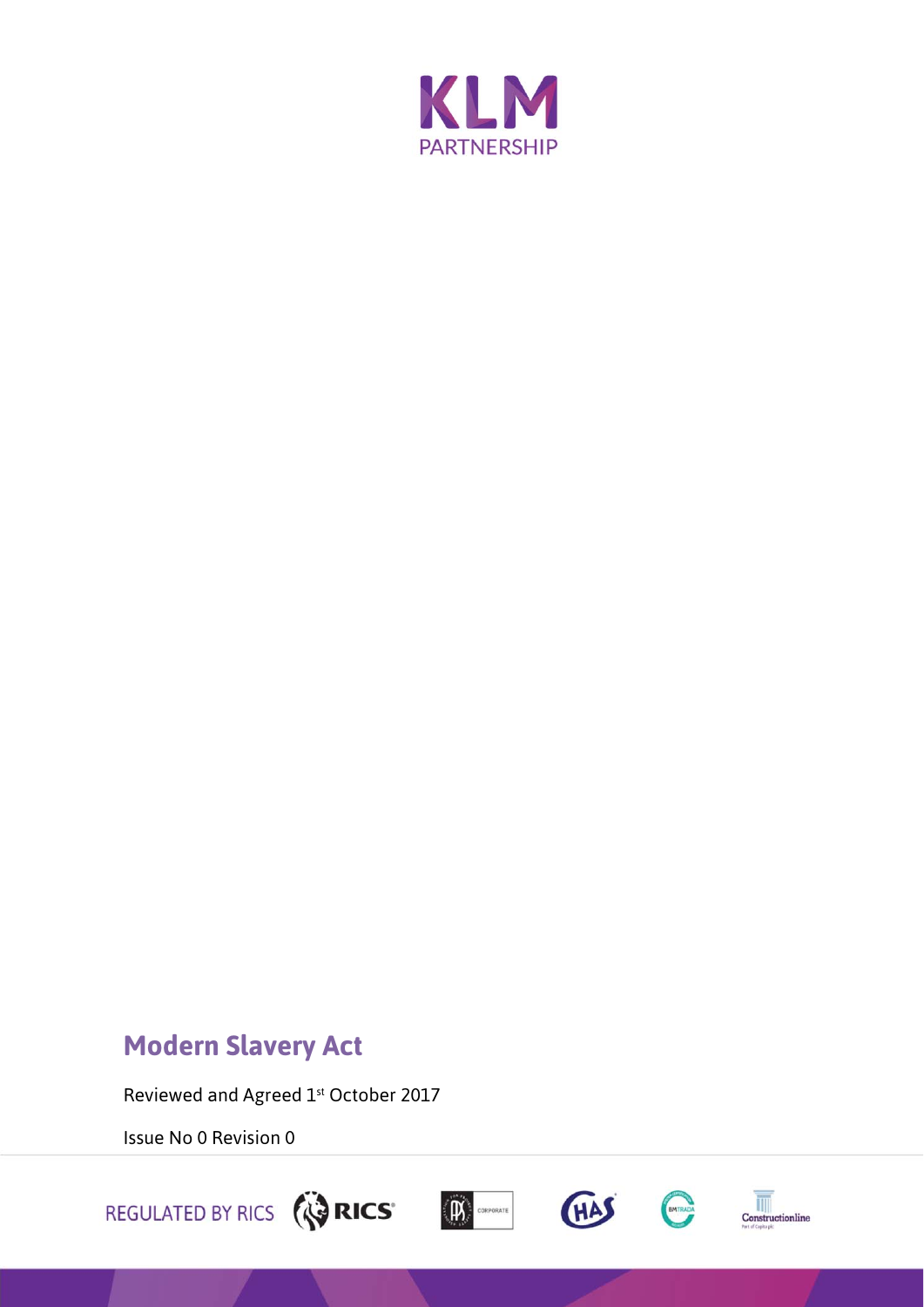

## **Modern Slavery Act 2015 Statement**

This statement is made as a result of the implementation of the Modern Slavery Act 2015.

The KLM Partnership is a partnership. The Head Office is at The Red House, 5 St Vincent Street, Broughty Ferry, Dundee, DD5 2BB. The KLM Partnership are a professional services firm providing construction advice to clients and is regulated by the Royal Institution of Chartered Surveyors (RICS).

In addition to the RICS, KLM Partnership also has employees who are members of and/or are individually regulated by various professional bodies including:

Association for Project Safety

Chartered Institute of Arbitrators

KLM Partnership has offices in Scotland only, with no international offices or presence.

## **Services**

The services KLM Partnership provides to its clients are predominantly office or site-based.

The KLM Partnership offers the following services to its clients:

Cost Consultancy, Quantity Surveying, Employer's Agent, Project Management, Client Representative, Building Surveying, Health & Safety Advice comprising of Principal Designer, Adviser to Principal Designer and CDM Adviser to Client.

KLM Partnership's supply chain in relation to services consists on the whole of other regulated professional services (Architects and Engineers). The KLM Partnership considers these to be very low risk in relation to slavery and human trafficking so takes no specific action in relation to these relationships.

The majority of other services supplied to or on behalf of KLM Partnership are from the construction industry.

Given what KLM Partnership understands to be a low risk profile of anyone supplying us with services being involved in slavery and/or human trafficking, we believe our current procedures and ability to rely on regulatory oversight in relation to professional services are sufficient in this regard. Given this low risk profile, no specific training is provided or undertaken by our staff in relation to these matters.

## **Goods**

In terms of goods supplied to KLM Partnership, the majority of goods will be goods for use in an office environment. Occasionally KLM Partnership will be supplied with goods for use outside an office environment, for example "personal protective equipment". The supply of either type of good is not a regular occurrence and KLM Partnership will in future